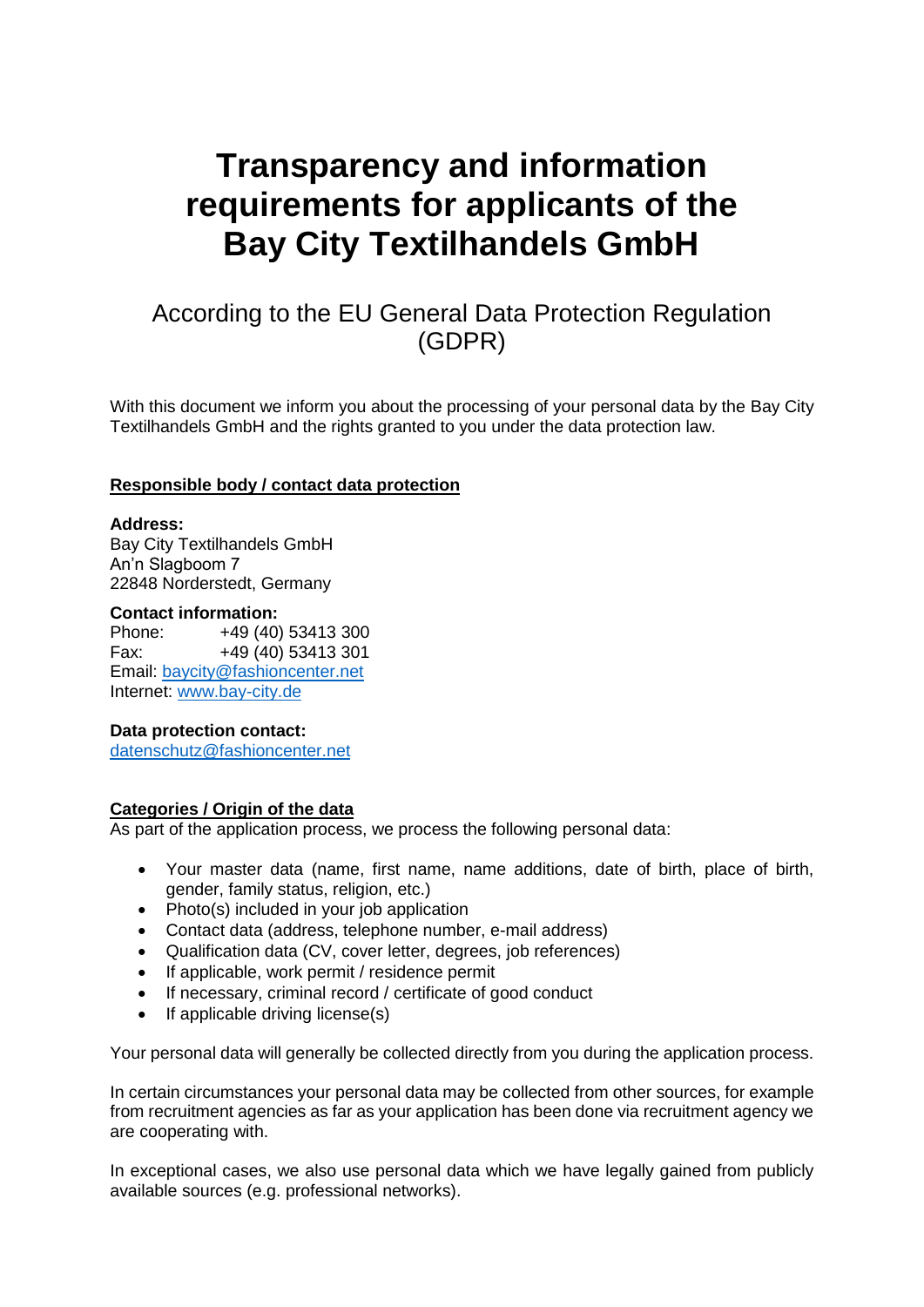#### **Purposes and legal bases of data processing**

When processing your personal data, the regulations of the EU GDPR, the BDSG (new) and all other (labor-) laws are always complied with.

We are aware of the importance of the privacy of your data. Your personal data will be processed exclusively for the purpose of the effective and correct processing of the application process and for contacting you in the context of the application.

We also process your data if we have a legal obligation to do so, in particular from the labour law. For special categories of personal data in accordance with article 9 the EU GDPR also provides for a balance of interests, i.e. data processing is only carried out if its protectionworthy interests do not outweigh (article 88 EU GDPR in conjunction with § 26 para. 1, 3 BDSG (new)).

Your consent is also a permission for the data processing. If you have given us your consent (e.g. for longer storage of the application documents in our applicant pool or for the transfer of the application documents to other business units), we process your data also for this purpose (article 88 EU GDPR in conjunction with § 26 para 2 BDSG (new)). If we obtain consent from you, we will of course clarify the specific purpose of data processing and your right of withdrawal. Should the consent also refer to the processing of special categories of personal data according to article 9 of the EU GDPR, we will explicitly inform you in advance.

We are processing and saving written and electronical communication done between you and us in the context of your application. Furthermore we are processing comments and evaluations your person concerned in conjunction to your application process (weighing of interest according article 6 para 1 EU GDPR)

#### **Storage duration of the data**

We save your application data until the application process is completed or we no longer need your data for the above purposes or you have revoked your consent. Should we enter into an employment relationship with you, the relevant applicant data will be stored with us if they are still relevant for the employment relationship.

If we unfortunately have to reject your application, we will delete your application documents at the latest 6 months later.

If you have given us your consent, to store your data for a longer period of time, in order to participate in our pool of applicants, we store your data for the duration of your given consent. We delete your data after a maximum of 12 months or if you revoke your consent.

# **Recipient of the data / categories of recipients**

In our company we ensure that only the departments and persons are given access to your application data, which need it to carry out the application process or fulfil the legal obligations. With your consent, your applicant data will also be transmitted to other affiliated business units solely for the purpose of potential initiation of employment.

If the applicant data are to be forwarded to other bodies (eg personnel service providers), the necessary data protection agreements have been concluded.

Transmission in legal cases to certain public authorities is possible, e.g. Tax authorities in certain circumstances also law enforcement agencies.

# **Rights of data subjects**

The rights for you as the data subject are standardized in Articles 15 - 22 of the EU GDPR. This includes: